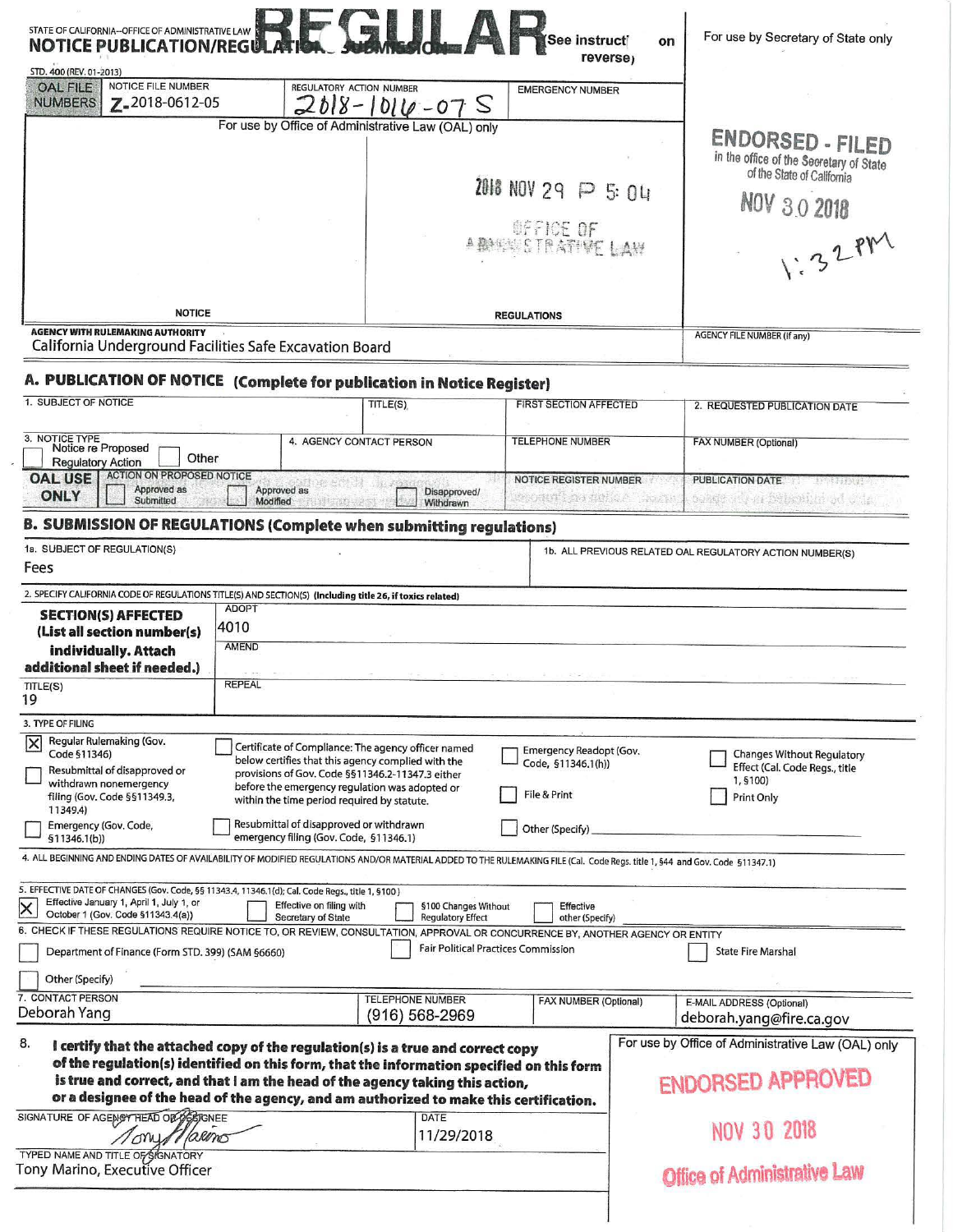# **State of California Office of Administrative Law**

In re: California Underground Facilities Safe Excavation Board

**NOTICE OF APPROVAL OF REGULATORY ACTION** 

Title 19, California Code of Regulations

Adopt sections: 4010 Amend sections: Repeal sections:

Regulatory Action:

**Government Code Section 11349.3** 

**OAL Matter Number: 2018-1016-07** 

**OAL Matter Type: Regular (S)** 

This action by the California Underground Facilities Safe Evacuation Board adopts a fee schedule and procedures for members of regional notification centers.

OAL approves this regulatory action pursuant to section 11349.3 of the Government Code. This regulatory action becomes effective on 1/1/2019.

Date: November 30, 2018

Kevin D. Hull Senior Attorney

For: Debra M. Cornez **Director** 

Original: Tony Marino, Executive Officer Copy: Diane Arend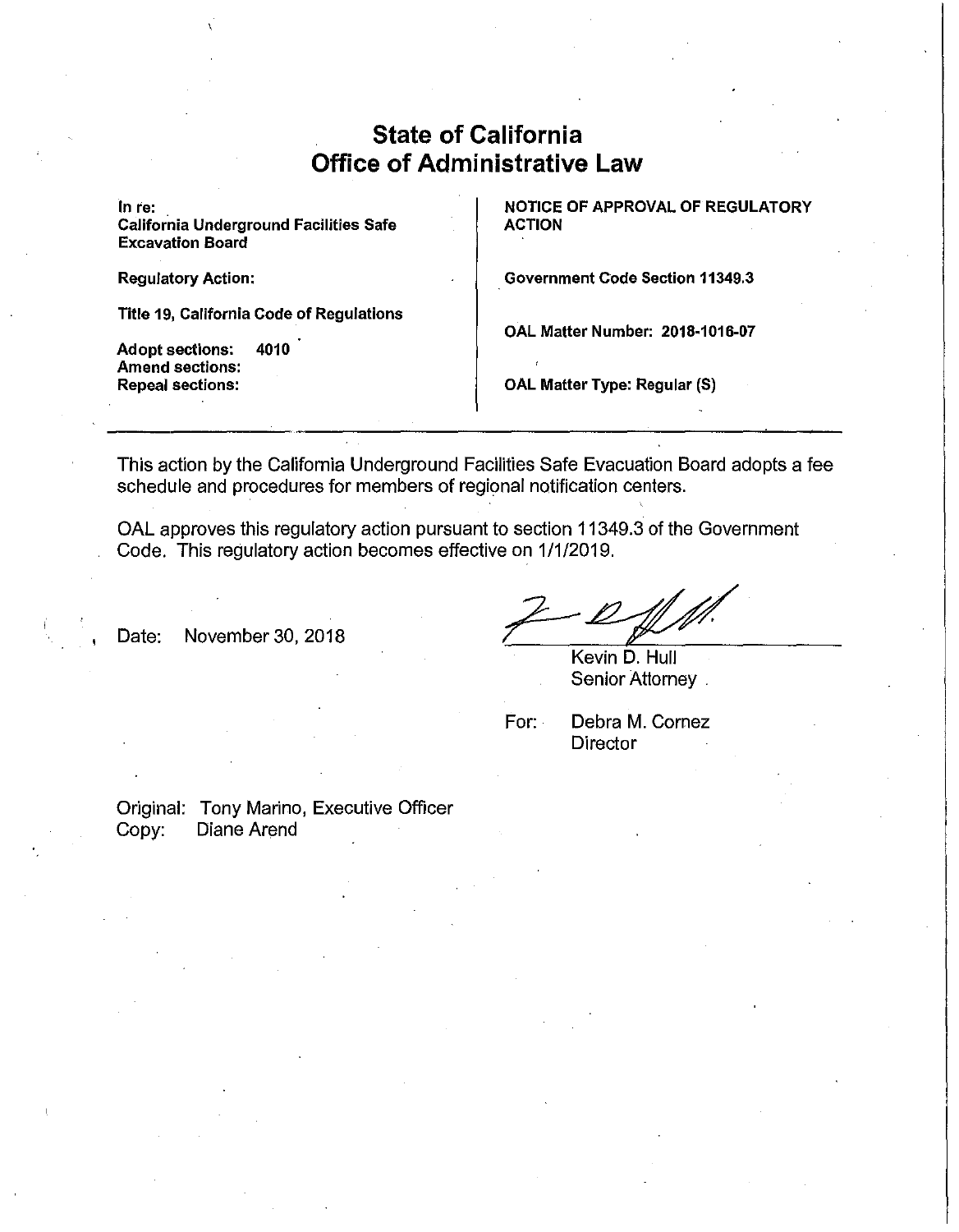## **TEXT OF REGULATION (Final)**

## **California Code of Regulations Title 19. Public Safety**

# **Division 4. California Underground Facilities Safe Excavation Board Chapter 1. General**

#### **Article 1. General**

### § **4010. Fees .**

(a) (1) Each member of a regional notification center as defined in Government Code, section 4216, subdivision (q) who receives more than 200 locate request transmissions in the previous calendar year shall pay a fee to support the operational expenses of the California Underground Facilities Safe Excavation Board as provided in the following formula:

*Fee* = <u>member locate request transmissions</u> × *Board operational expenses statewide locate request transmissions* 

(2) In the formula above:

(Al "member locate request transmissions" represents the number of locate request transmissions the member of the regional notification center received in the previous calendar year:

(Bl "statewide locate request transmissions" is the total number of locate request transmissions issued by the regional notification centers in the previous calendar year, not including those locate request transmissions issued to members who received less than 200 locate request transmissions in the previous calendar year: and

(C) "Board operational expenses" is the sum of the estimated operational expenses, including any loan repayment. of the California Underground Facilities Safe Excavation Board in the current calendar year, subject to the State Budget Act. The "Board operational expenses" is \$7 million for each calendar year 2019, 2020, and 2021, subject to the State Budget Act. The "Board operational expenses" is \$3.8 million for calendar year 2022 and each calendar year thereafter, subject to the State Budget Act.

(3) The "member locate request transmissions," "statewide total locate request transmissions," and the "Board operational expenses" shall be reflected on the invoice to each member of a regional notification center.

(b) (1) Each member of a regional notification center shall remit the fee under subdivision (a) to the regional notification center by the due date in the billing statement issued by the regional notification center.

(2) At least semi-annually on April **1** and October 1, the regional notification centers shall submit to the California Underground Facilities Safe Excavation Board the